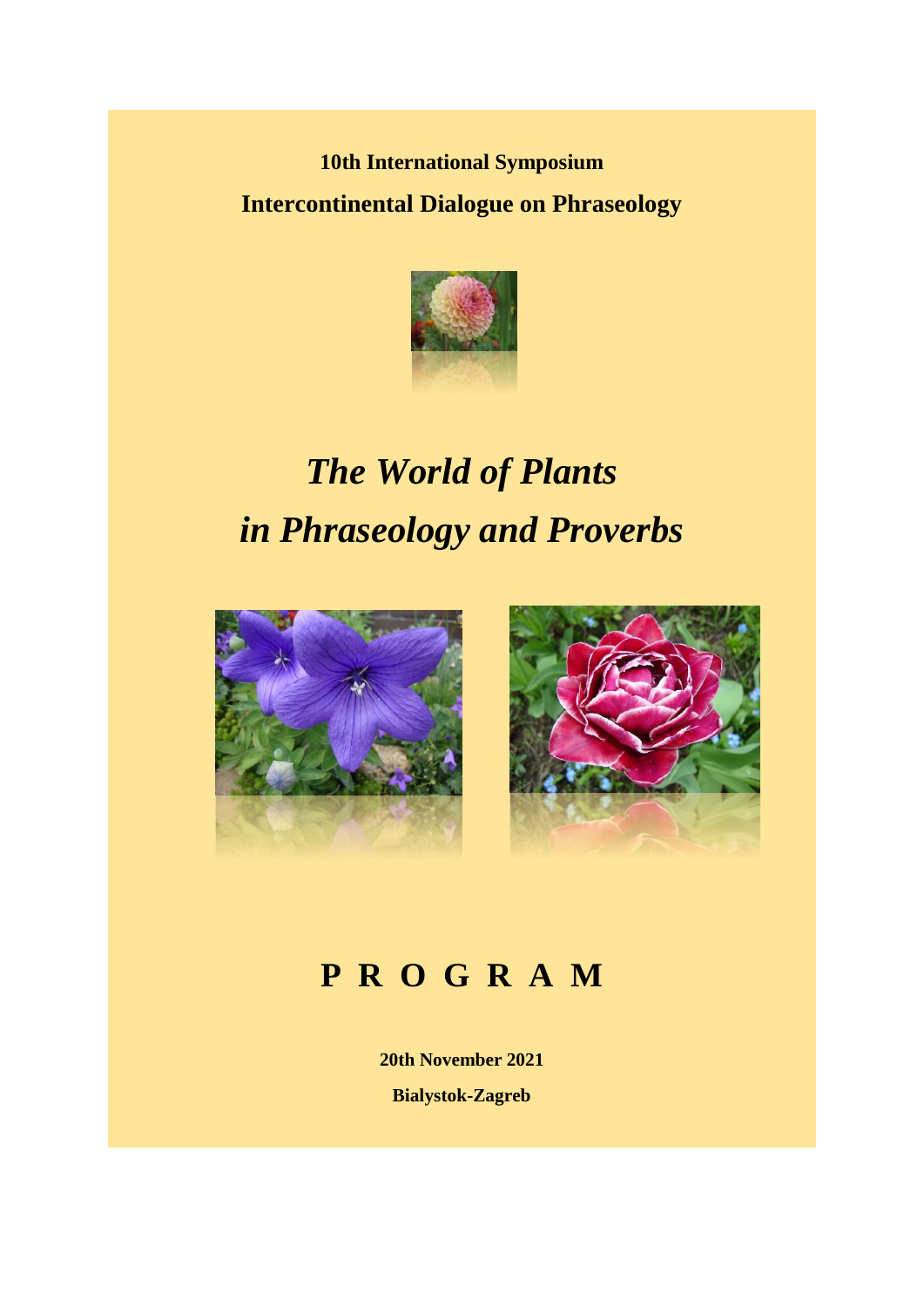| <b>International Symposium</b><br><b>Intercontinental Dialogue on Phraseology 10:</b> |                                                                                                                                                                                                                                                                                                                                 |                                                                             |  |  |
|---------------------------------------------------------------------------------------|---------------------------------------------------------------------------------------------------------------------------------------------------------------------------------------------------------------------------------------------------------------------------------------------------------------------------------|-----------------------------------------------------------------------------|--|--|
| The World of Plants in Phraseology and Proverbs                                       |                                                                                                                                                                                                                                                                                                                                 |                                                                             |  |  |
| 20 <sup>th</sup> November 2021                                                        |                                                                                                                                                                                                                                                                                                                                 |                                                                             |  |  |
|                                                                                       |                                                                                                                                                                                                                                                                                                                                 |                                                                             |  |  |
|                                                                                       | The University of Bialystok, Philological Department,<br><b>International Center for Phraseological and Paremiological Research, Poland</b><br>The University of Zagreb, Faculty of Humanities and Social Sciences, Croatia<br><b>Committee of Croatian and Comparative Phraseology, Croatian Philological Society, Croatia</b> |                                                                             |  |  |
| 9.00-9.20                                                                             | <b>Opening</b>                                                                                                                                                                                                                                                                                                                  |                                                                             |  |  |
|                                                                                       | <b>Chairs: Szerszunowicz &amp; Vidović Bolt</b>                                                                                                                                                                                                                                                                                 |                                                                             |  |  |
|                                                                                       | https://eu.bbcollab.com/invite/6f5b2647b0e544df93ba45c592e19470                                                                                                                                                                                                                                                                 |                                                                             |  |  |
| 9.20-9.50                                                                             | Keynote lecture: Branka Barčot                                                                                                                                                                                                                                                                                                  |                                                                             |  |  |
|                                                                                       | Frazeološki svijet "slavnih i uspješnih" floronima                                                                                                                                                                                                                                                                              |                                                                             |  |  |
|                                                                                       |                                                                                                                                                                                                                                                                                                                                 |                                                                             |  |  |
|                                                                                       | https://eu.bbcollab.com/invite/6f5b2647b0e544df93ba45c592e19470                                                                                                                                                                                                                                                                 |                                                                             |  |  |
| 9.50-10.00                                                                            | <b>Discussion</b>                                                                                                                                                                                                                                                                                                               |                                                                             |  |  |
|                                                                                       | <b>Section 1. Slavic phraseology</b>                                                                                                                                                                                                                                                                                            | <b>Section 2. Non-Slavic phraseology</b>                                    |  |  |
|                                                                                       | Chair: Veljanovska                                                                                                                                                                                                                                                                                                              | Chair: Abakumova                                                            |  |  |
| Section 1                                                                             | https://eu.bbcollab.com/invite/6f5b2647b0e544df93ba45c592e19470                                                                                                                                                                                                                                                                 |                                                                             |  |  |
| <b>Section 2</b>                                                                      | https://eu.bbcollab.com/guest/b41a514aa9294c6285cde0162b1af854                                                                                                                                                                                                                                                                  |                                                                             |  |  |
| 10.00-10.20                                                                           | <b>Fink</b>                                                                                                                                                                                                                                                                                                                     | <b>Abakumova</b>                                                            |  |  |
|                                                                                       | Na koga bacamo drvlje i kamenje?                                                                                                                                                                                                                                                                                                | Vegetative/Plant Linguo-cultural                                            |  |  |
|                                                                                       | O jednom hrvatskom frazemu<br>sa značenjem 'verbalno napasti /                                                                                                                                                                                                                                                                  | Code in Proverbs of Truth and Lie                                           |  |  |
|                                                                                       | napadati koga, što'                                                                                                                                                                                                                                                                                                             |                                                                             |  |  |
| 10.20-10.40                                                                           | Veljanovska & Mirchevska-Bosheva                                                                                                                                                                                                                                                                                                | <b>Parizoska</b>                                                            |  |  |
|                                                                                       | Претставата за човекот                                                                                                                                                                                                                                                                                                          | Idiom modifications in dictionaries:                                        |  |  |
|                                                                                       | во македонската фитонимна<br>фразеологија                                                                                                                                                                                                                                                                                       | Creativity meets systematicity                                              |  |  |
| 10.40-11.00                                                                           | Delova-Siljanova                                                                                                                                                                                                                                                                                                                | <b>Med</b>                                                                  |  |  |
|                                                                                       | Дали удира гром во коприва?                                                                                                                                                                                                                                                                                                     | La semántica valorativa de los fraseologismos                               |  |  |
|                                                                                       |                                                                                                                                                                                                                                                                                                                                 | con el componente fitonímico                                                |  |  |
|                                                                                       |                                                                                                                                                                                                                                                                                                                                 | (con base en el español coloquial)                                          |  |  |
| 11.00-11.20                                                                           | <b>Hrnjak</b>                                                                                                                                                                                                                                                                                                                   | Ladzani & Sebola                                                            |  |  |
|                                                                                       | Zabranjeno i drugo voće<br>u hrvatskoj i ruskoj frazeologii                                                                                                                                                                                                                                                                     | Glimpses into the Vhavenda's World<br>of Plants: A Linguo-Cultural Study of |  |  |
|                                                                                       |                                                                                                                                                                                                                                                                                                                                 | the Interface between Ethnobotany                                           |  |  |
|                                                                                       |                                                                                                                                                                                                                                                                                                                                 | and Paremiology in Tshivenda Culture                                        |  |  |
| 11.20-11.40                                                                           | <b>Discussion</b>                                                                                                                                                                                                                                                                                                               | <b>Discussion</b>                                                           |  |  |
| 11.40-12.00                                                                           | <b>Break</b>                                                                                                                                                                                                                                                                                                                    |                                                                             |  |  |
| Chairs &                                                                              | <b>Section 3. Slavic phraseology</b>                                                                                                                                                                                                                                                                                            | <b>Section 4. Non-Slavic phraseology</b>                                    |  |  |
| Links                                                                                 | <b>Chair: Paunović Rodić</b>                                                                                                                                                                                                                                                                                                    | Chair: Gradskaya                                                            |  |  |
|                                                                                       | Section 3<br>https://eu.bbcollab.com/invite/6f5b2647b0e544df93ba45c592e19470<br>https://eu.bbcollab.com/guest/b41a514aa9294c6285cde0162b1af854                                                                                                                                                                                  |                                                                             |  |  |
| Section 4                                                                             | Kovačević & Bašić                                                                                                                                                                                                                                                                                                               |                                                                             |  |  |
| 12.00-12.20                                                                           | Kad slika ne govori više                                                                                                                                                                                                                                                                                                        | Gradskaya<br>The Semantics of Plants-related                                |  |  |
|                                                                                       | od tisuću riječi                                                                                                                                                                                                                                                                                                                | <b>Idioms and Proverbs</b>                                                  |  |  |
|                                                                                       |                                                                                                                                                                                                                                                                                                                                 | (drawn on the English, Russian                                              |  |  |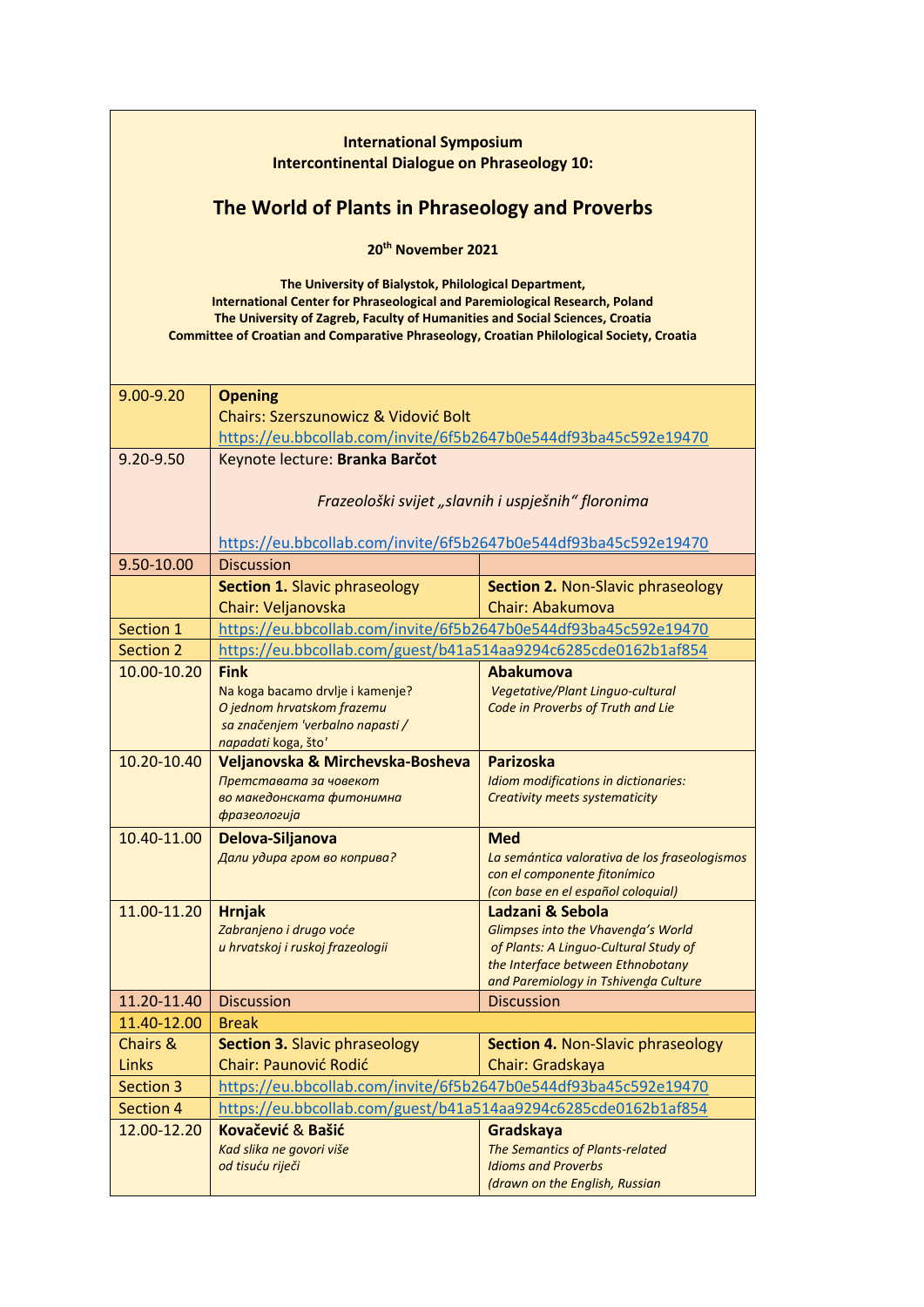|                  |                                                                    | and Polish languages)                                         |
|------------------|--------------------------------------------------------------------|---------------------------------------------------------------|
| 12.20-12.40      | <b>Pintarić</b>                                                    | Lei                                                           |
|                  | Slični hrvatski i poljski nazivi                                   | La hierba en la fraseología                                   |
|                  | dijelova biljaka u frazeologiji                                    | china y sus connotaciones culturales                          |
|                  | <i>i paremiologiji</i>                                             |                                                               |
| 12.40-13.00      | <b>Paunović Rodić</b>                                              | <b>Awier</b>                                                  |
|                  | Словачке и српске фраземе                                          | On phrasematic elements of                                    |
|                  | и паремије са специфичном                                          | <b>Mateusz Morewiecki's idiolect</b>                          |
| 13.00-13.20      | фитонимском компонентом<br><b>Anokihina</b>                        | Sójka                                                         |
|                  | Корпусна вербалізація рослинного                                   | <b>Types of figurative language</b>                           |
|                  | світу в імплікатурах фразеології                                   | and translation techniques                                    |
|                  |                                                                    | in English to Polish translation                              |
|                  |                                                                    | of utterances spoken by characters of                         |
|                  |                                                                    | "League of Legends"                                           |
| 13.20-13.40      | <b>Vulović Emonts &amp; Dimitrijević</b>                           | <b>Szerszunowicz</b>                                          |
|                  | Фразеолошке јединице с                                             | The phrasematic potential of                                  |
|                  | компонентом "лук"                                                  | constituents "cebula" and<br>"cipolla" 'onion'                |
|                  | у српском језику                                                   | from a Polish-Italian perspective                             |
| 13.40-14.00      | <b>Discussion</b>                                                  | <b>Discussion</b>                                             |
| 14.00-15.00      | <b>Lunch break</b>                                                 |                                                               |
| <b>Section</b>   |                                                                    |                                                               |
|                  | <b>Section 5. Slavic phraseology</b>                               | <b>Section 6. Slavic phraseology</b>                          |
| Links            | <b>Chair: Gorlewska</b>                                            | <b>Chair: Macan</b>                                           |
| <b>Section 5</b> | https://eu.bbcollab.com/invite/6f5b2647b0e544df93ba45c592e19470    |                                                               |
| Section 6        | https://eu.bbcollab.com/guest/b41a514aa9294c6285cde0162b1af854     |                                                               |
|                  |                                                                    |                                                               |
| 15.00-15.20      | <b>Jakob</b>                                                       | Lakoseljac, Macan                                             |
|                  | Slovarska obravnava frazemov                                       | & Stojanovska                                                 |
|                  | v splošnem razlagalnem slovarju                                    | Tko će pobrati lovorike, a tko obrati bostan?                 |
|                  | slovenščine (eSSKJ): na primeru frazemov<br>z rastlinsko sestavino | Uspjeh i neuspjeh u hrvatskoj                                 |
|                  |                                                                    | i makedonskoj frazeologiji                                    |
| 15.20-15.40      | <b>Komorowska</b>                                                  | Gawroń                                                        |
|                  | Sfrazeologizowane porównania<br>z komponentem fitonimicznym.       | Frazematyka cmentarna na przykładzie<br>inskrypcji nagrobnych |
|                  | Wybrane zagadnienia                                                | cmentarza katolickiego w Hajnówce                             |
| 15.40-16.00      | <b>Malnar Jurišić</b>                                              | <b>Čagalj</b>                                                 |
|                  | Svijet voća i povrća u hrvatskoj                                   | O leksikografskom statusu                                     |
|                  | dijalektnoj frazeologii                                            | nestandardnih frazema                                         |
|                  |                                                                    | (na hrvatskim i slovačkim primjerima)                         |
| 16.00-16.20      | <b>Gorlewska</b>                                                   | <b>Makowska</b>                                               |
|                  | Innowacje frazeologiczne w tekście                                 | Kolokacyjny potencjał leksemu "ziemniak"                      |
|                  | artystycznym na materiale wybranych                                | w świadomości dzieci                                          |
| 16.20-16.40      | utworów hiphopowych<br><b>Vidović Bolt</b>                         | w wieku przedszkolnym<br><b>Vasung</b>                        |
|                  | Od stabala do paravana - od biljnoga svijeta                       | Sjedi drvo na drvo - o konceptu                               |
|                  | do frazema                                                         | 'gluposti' u južnoslavenskim jezicima                         |
|                  |                                                                    |                                                               |
| 16.40-17.00      | <b>Discussion</b>                                                  | <b>Discussion</b>                                             |
| 17.00-17.30      | Closure                                                            |                                                               |
|                  | <b>Chairs: Szerszunowicz &amp; Vidović Bolt</b>                    |                                                               |